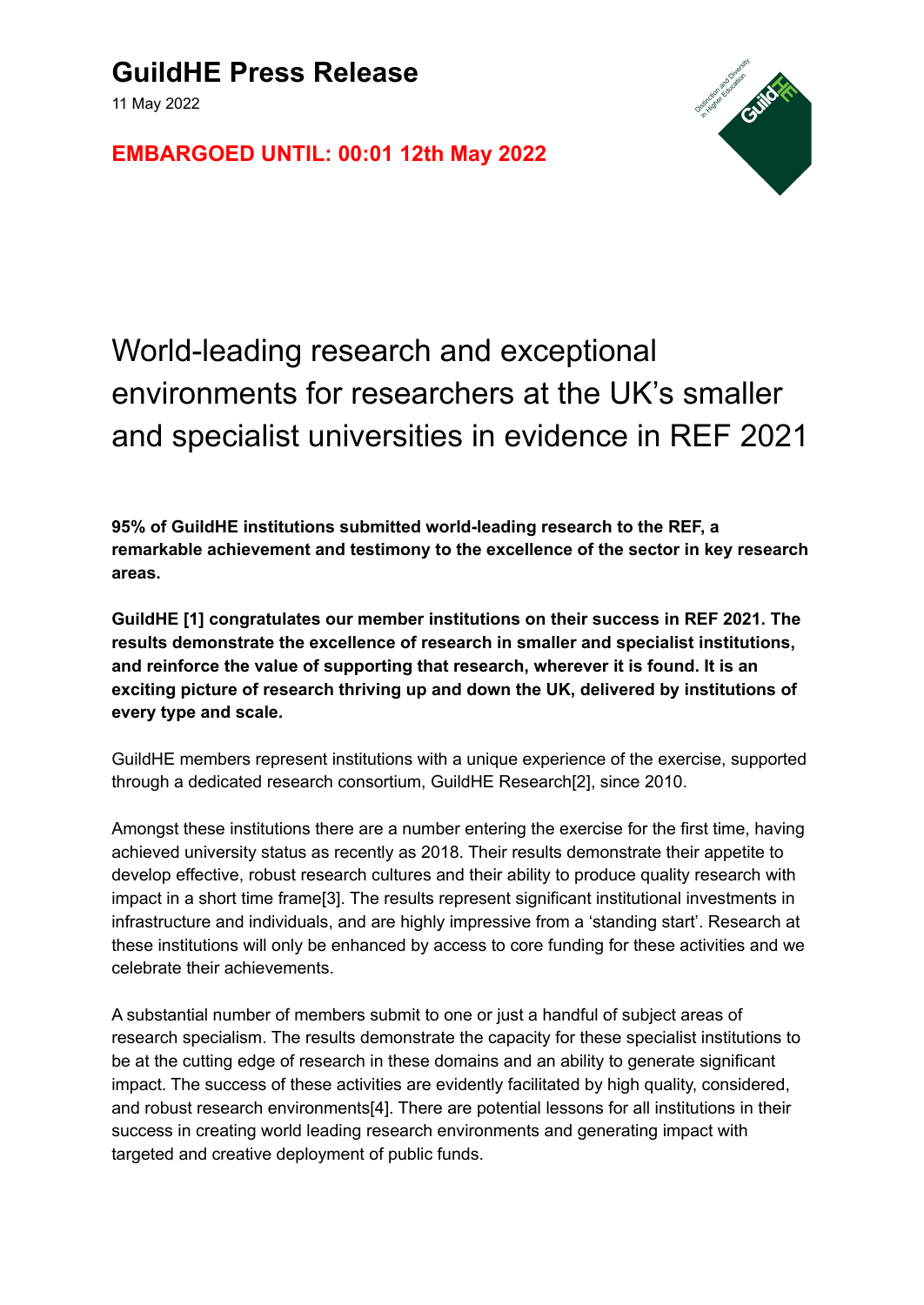## **GuildHE Press Release**

11 May 2022



#### **EMBARGOED UNTIL: 00:01 12th May 2022**

Many of our member institutions continue to grow at a significant rate, achieving key milestones such as Research Degree Awarding Powers between exercises, and springboarding off a successful submission in 2014. They have achieved substantial change in the scale and intensity of their research environments since the last exercise and significant improvements in the quality profile of their research[5]. It will now be imperative for this group to be supported, not only through targeted funding, but also through equitable access to competitive grants, collaborations, and doctoral training partnerships that can build on and extend the excellent research and impact they can clearly achieve.

Professor Anthony McClaran, Vice-Chancellor, St Mary's University Twickenham, and Chair of GuildHE, said: "Excellence, quality, impact and sound research cultures can be developed successfully in a variety of settings, whether they be specialist, teaching intensive, or recent additions to the RDI landscape. This has been achieved with modest investments resourcefully applied. As the sector looks towards future assessments with a new design, there is potential to make even more of the ambitions and abilities of the full diversity of institutions, whatever their location, focus, research intensity, or scale."

Professor John Strachan, Pro-Vice-Chancellor of Research & Enterprise, Bath Spa University and Director of GuildHE Research, said: "It is very satisfying to see a significant number of newer institutions represented and recognised in REF2021. It is also very good to note strong and continuing growth in established GuildHE research-active institutions. The UK research infrastructure is rich and diverse and here we see evidence of the strong contribution of small and specialist providers. It is vital that the sector embraces the diversity of approaches to research that is now represented by the REF results".

#### **For further information:**

For media queries to GuildHE please email press@guildhe.ac.uk.

#### **-Ends-**

#### **Notes to Editors**

1. **GuildHE** is an officially recognised representative body for UK Higher Education. Our members include universities, university colleges, further education colleges and specialist institutions from both the traditional and private sectors. Member institutions include some major providers in professional subject areas including art,